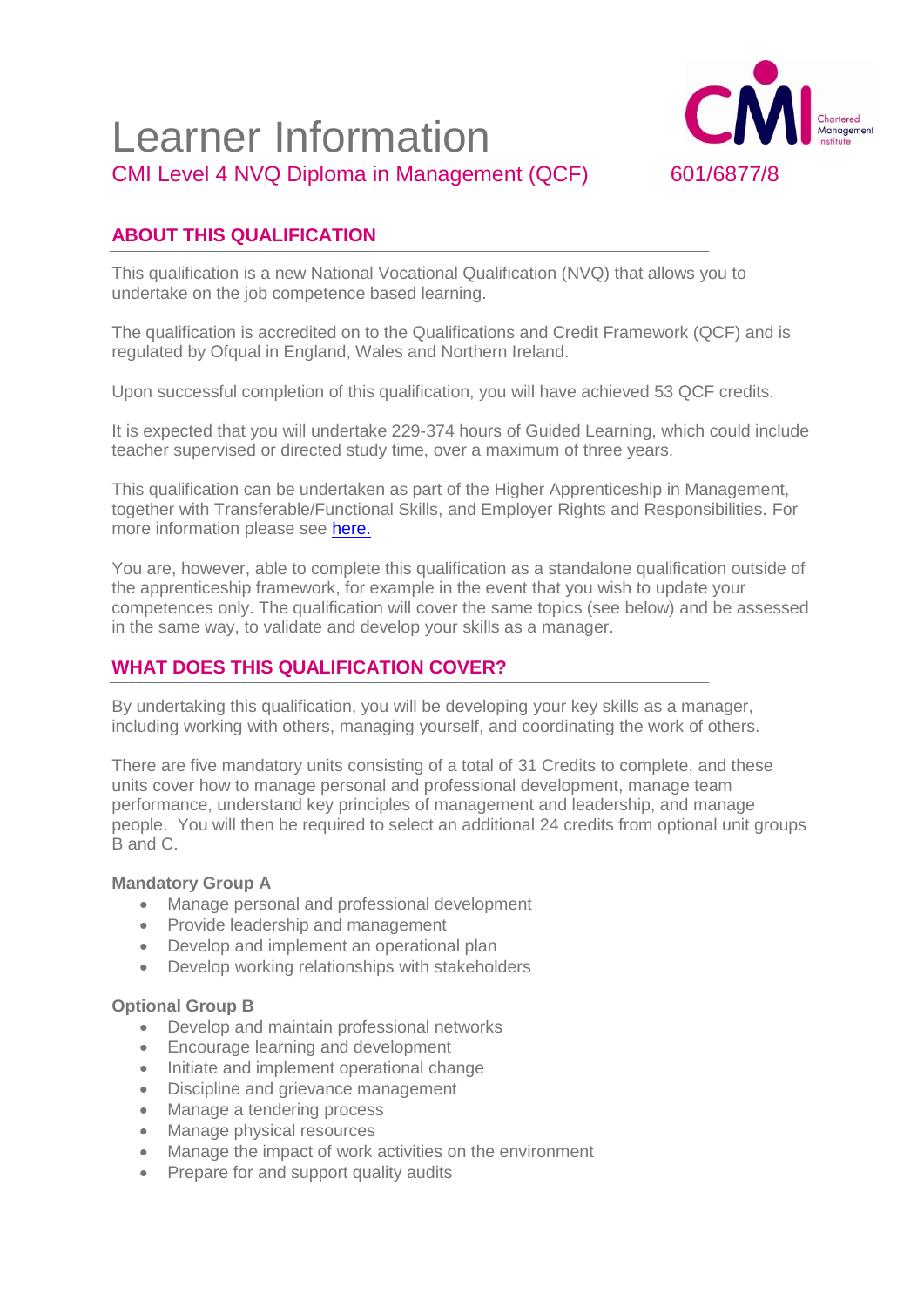- Conduct quality audits
- Manage a budget
- Manage a project
- Manage business risk
- Manage knowledge in an organisation
- Recruitment, selection and induction practice
- Manage redundancy and deployment
- Promote equality, diversity and inclusion in the workplace
- Manage team performance
- Manage individuals' performance
- Manage individuals' development in the workplace
- Chair and lead meetings
- Encourage innovation
- Manage conflict within a team
- Procure products and/or services
- Implement and maintain business continuity plans and processes
- Collaborate with other departments
- Support remote or virtual teams
- Contribute to the development of a strategic plan
- Design business processes
- Develop and manage collaborative relationships with other organisations
- Optimise the use of technology
- Manage product and/or service development

#### **Optional Group C**

- Manage health and safety in own area of responsibility
- Contribute to the design and development of an information system
- Manage information systems
- Manage events
- Manage customer service operations
- Review the quality of customer service
- Contribute to the improvement of business performance
- Negotiate in a business environment
- Resolve customers' problems
- Resolve customers" complaints
- Analyse competitor activity
- Developing sales proposals
- Prioritising information for sales planning

Further information on this qualification can be found [here.](http://www.managers.org.uk/education-providers/existing-centres/qualification-resource-library/nvq-level-4-qcf)

## **WHO CAN TAKE THIS QUALIFICATION?**

This qualification is suitable for Learners from age 19 and who are in a middle manager role.

There are no specific entry requirements for this qualification, but as a Learner you will be expected to be working within an organisation or role where you can demonstrate skills and competencies.

## **WHAT COULD THIS QUALIFICATION LEAD TO?**